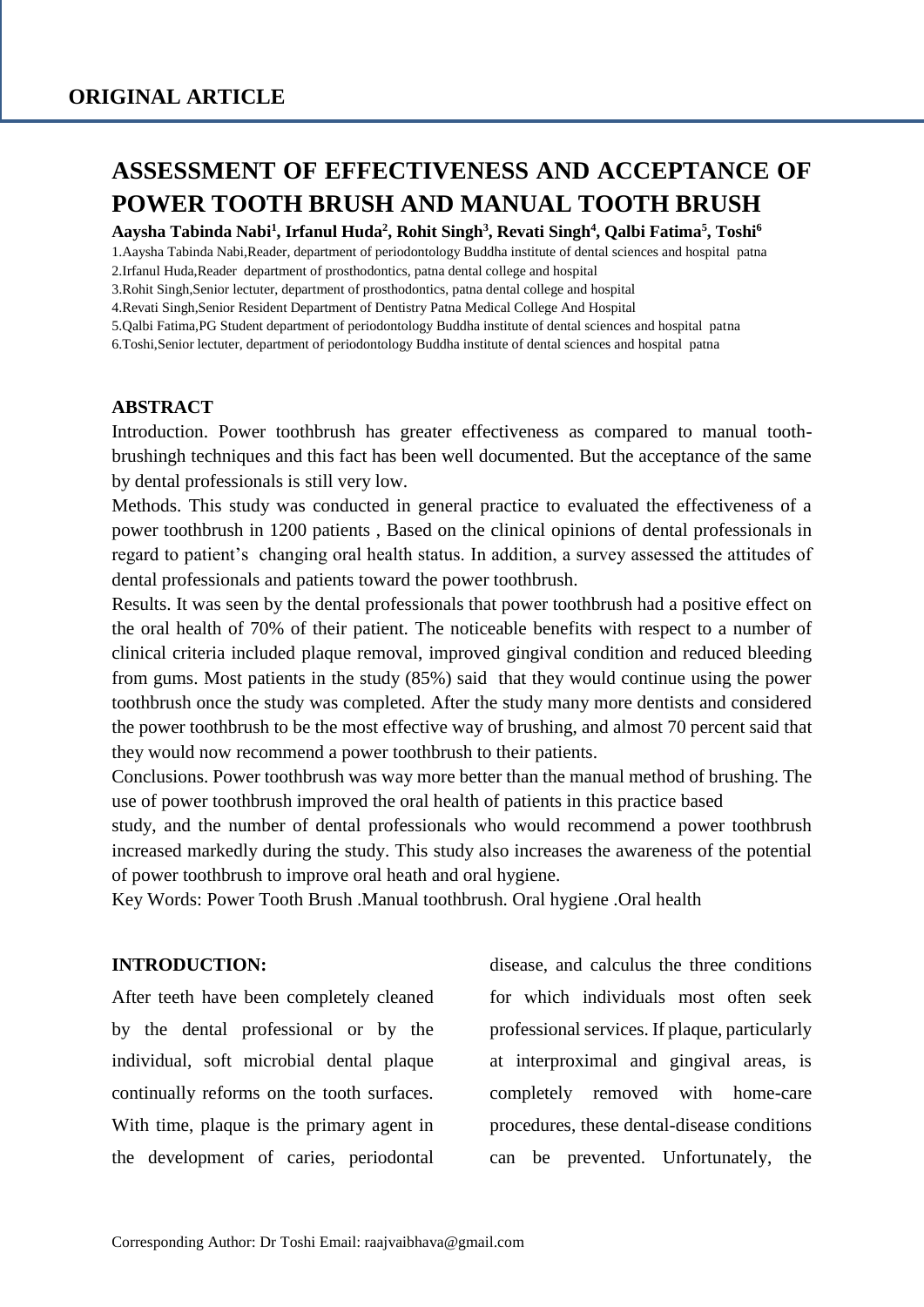majority of the population is unable, uninstructed, or unwilling or does not realize the need to spend the time to remove plaque from all tooth surfaces, and/or the product(s) used are not adequate to remove plaque at critical sites. Plaque deposits can be removed either mechanically or chemically.

The power toothbrush were introduced in 1960s. Since then the power toothbrushes have been significantly improved. Today's power toothbrushes are both highly effective and reliable. Their efficacy in comparison with that of the manual toothbrush has been evaluated in a large number of well-designed short- and longterm controlled clinical studies carried out by academic institutions and contract research companies specializing in dental research. All these studies consistently have shown the power toothbrush to be superior, with results demonstrating greater plaque removal and, as a consequence, more improvement in gingival condition than that achieved with a manual toothbrush alone. $1-5$ 

In addition to being highly effective, power toothbrushes have been shown to be wellreceived by patients and have the potential to improve compliance. Stålnacke and colleagues<sup>6</sup> showed improved compliance with a power toothbrush, as did Hellstadius and colleagues,<sup>7</sup> who demonstrated

improved maintenance of plaque control in a group of patients with periodontal disease who were noted for their poor compliance with manual toothbrushing tecnique. Thus, power toothbrushes can have two clinically important benefits over manual toothbrushes.

First, they are more effective at plaque removal, presumably because they confer on the patient a better brushing technique, and, second, they encourage better compliance with brushing. However, despite these clinically proven benefits, relatively few dental professionals recommend the use of a power toothbrush to their general patient population.<sup>1</sup>

The fact that dental professionals do not wholeheartedly embrace the power toothbrush suggests that either the clinical data now available are not reaching them, or they are not convinced by the results of controlled clinical studies, which may not reflect the clinical situation as it applies to general practices. Therefore, practice-based studies $8,9$  are needed to establish that the findings from controlled clinical trials apply to general practice settings.

This study involving a large patient base was designed to evaluate the potential of the power toothbrush to improve oral hygiene and to investigate the attitudes of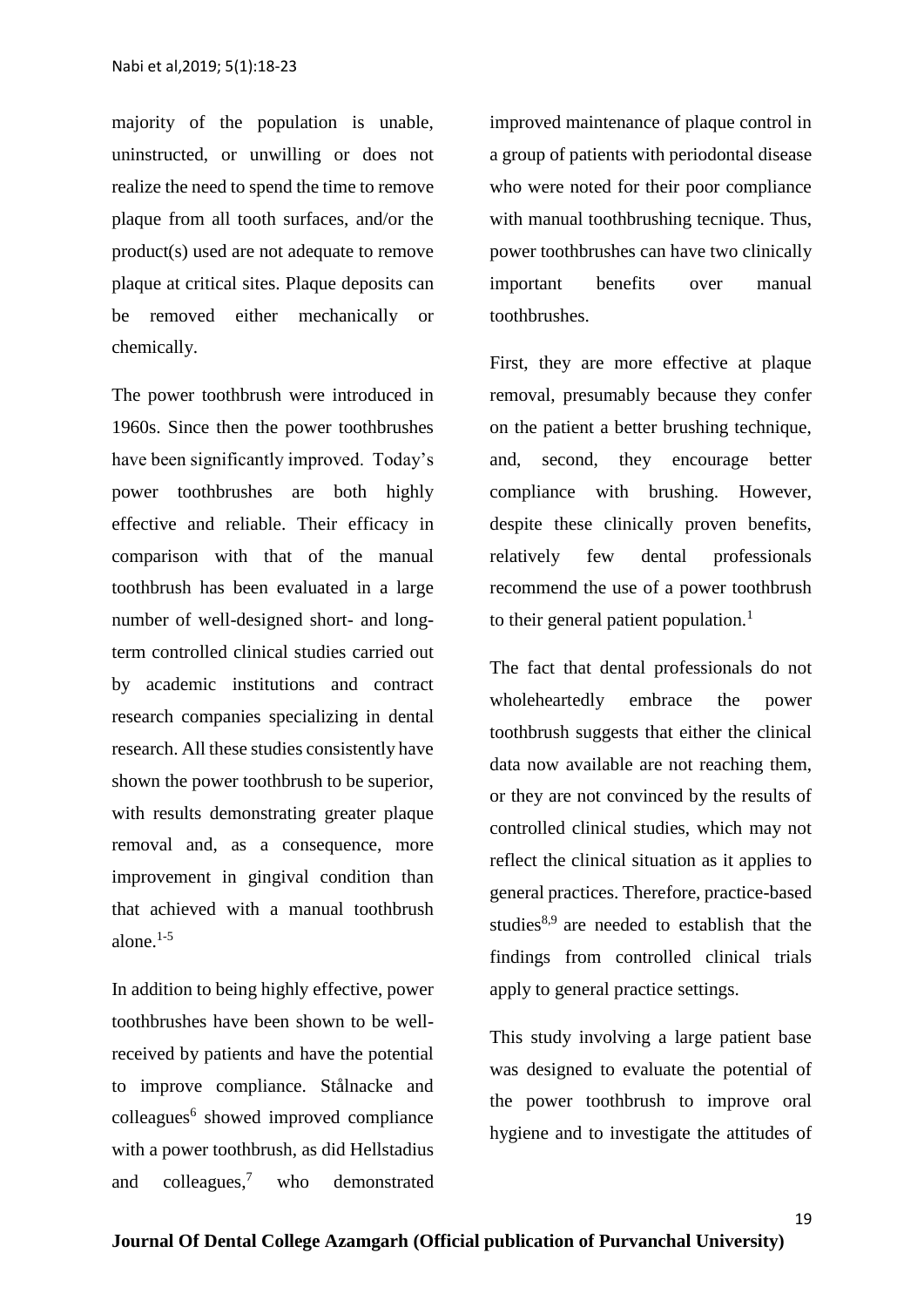dental professionals and their patients toward this power toothbrush.

## **MATERIALS AND METHODS**

#### **Study population.**

Few dental pratictioners decided to do this study in there private clinical practice,which involved distributing manual toothbrush and power toothbrushes to selected patients. The dental professionals instructed their patients in the use of the Manual toothbrush and power toothbrush; they then monitored the clinical status of patients for approximately eight months. A total of 4 dental professionals decided to participate and were included in the study, resulting in an overall very large study population of patients.

Patient inclusion criteria included having a consistent recall history; a need to improve manual brushing practices or poor oral hygiene despite the use of an alternative power brush; interest in using a power toothbrush; and sufficient motivation to comply with a continued preventive oral care regimen.

**Study design.** The dentist made a subjective clinical evaluation of the patient's oral health, before and after changing to the power toothbrush. Data were collected using a patient evaluation form that asked a number of questions

designed to establish if use of the manual and power toothbrush had resulted in any change in clinical status and whether the patient was satisfied with the toothbrush. Data were collected from dental professionals after approximately eight months. Because of the uncontrolled study design and subjective nature of the data, only descriptive statistical analyses were carried out.

## **RESULTS**

**Clinical evaluation.** Evaluation forms for 1200 patients were available for analysis 8 months after the start of the study. The table shows baseline demographic characteristics of the group of patients. The majority of patients had been using a manual toothbrush, approximately 50% brushed two times per day and nearly three-fourths had good to excellent oral health.

At the first recall appointment for patients after they began using the power toothbrush , that was approximately 6 months after they started using power toothbrush , change in oral health status was evaluated by the dental professional and classified on a five-point scale from considerably improved to considerably worse. Majority of patients improved considerably, while the oral health of few of patients was considered to have become worse or considerably worse.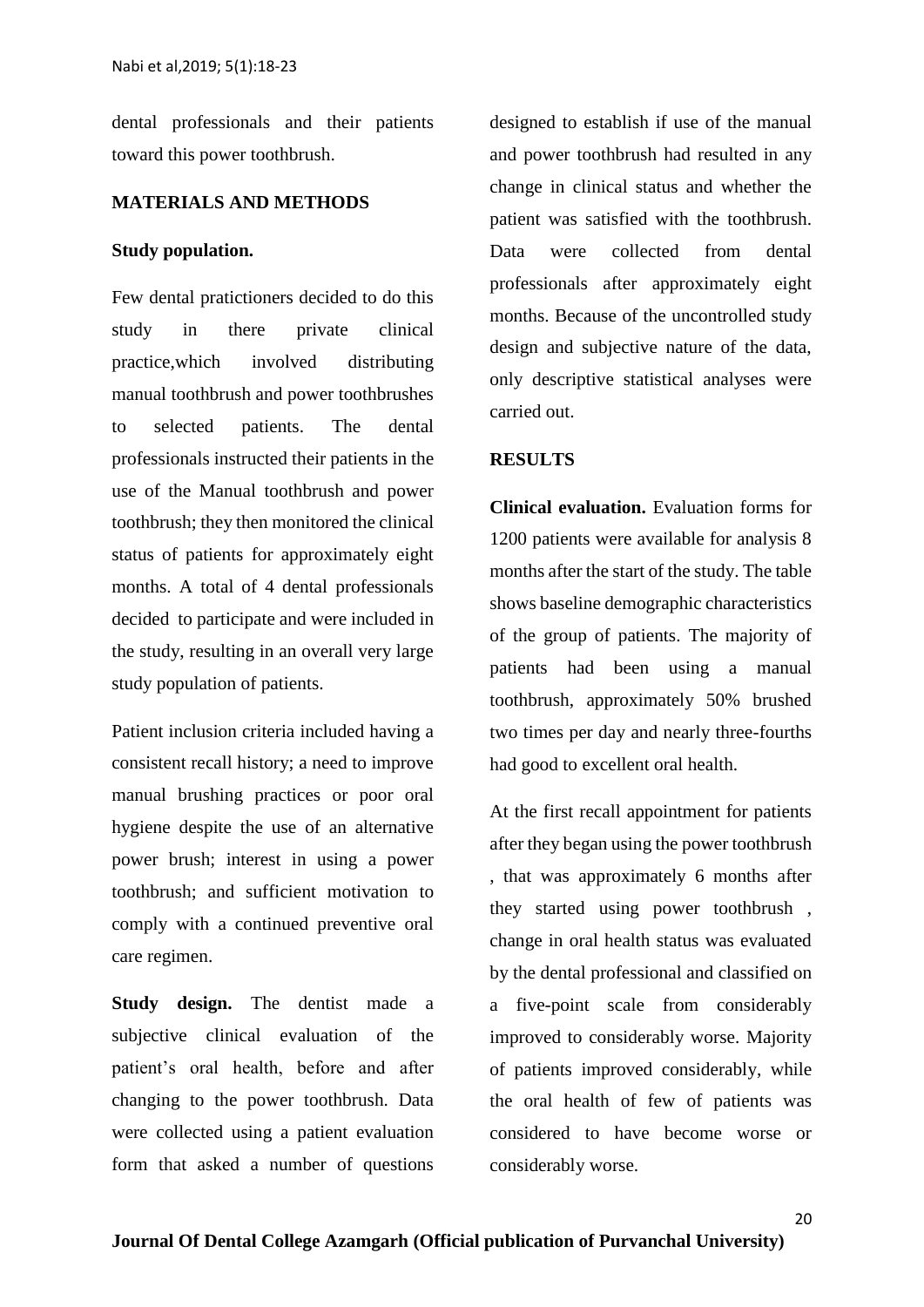| <b>CHARACTERISTIC</b>               | PERCENTAGE OF PATIENTS |
|-------------------------------------|------------------------|
|                                     |                        |
| age Age (Years)                     |                        |
| $\Box$ $\Box$ 18                    | 13                     |
| 18-35                               | 17                     |
| 36-49                               | 2844343822228282828282 |
| $\geq 50$                           | 44                     |
| <b>Brushing Method</b>              |                        |
| <b>Manual Toothbrush</b>            | 9898                   |
| Power toothbrush                    | $\overline{2}$         |
| Brushing frequency (no. of times of |                        |
| brushing)                           |                        |
|                                     |                        |
| $\geq$ Two                          | 447                    |
| One                                 | 32                     |
| $\square$ $\square$ One             | 21                     |
| <b>Oral Health Status</b>           |                        |
| Excellent                           | 9                      |
| Very Good                           | 26                     |
| Good                                | 32                     |
| Fair                                | 16                     |
| Poor                                | 5.8                    |
| Not given                           | 11.2                   |

**PATIENT GROUP (N = 16,903).**

# **Clinical characteristics.**

Dental professionals were asked to specify, from a list of clinical characteristics, the changes that had been observed in patients in whom oral health had improved. Better cleaning along the gingival margin was reported for 55 percent of patients, improved gingival condition for 42.9 percent, better cleaning of lingual anterior surfaces for 33 percent, better cleaning of posterior surfaces for 34.8 percent, less calculus for 30 percent and less staining for 13.6 percent of patients. Other,

unprompted, comments about the clinical condition of less than 1 percent of the patient population included better approximal cleaning, less tooth sensitivity and decreased pocket depths. When completing the evaluation forms, the dental professionals asked patients how satisfied they were with the power toothbrush and whether they intended to continue using the product . When asked if they would continue to use the power toothbrush, 92 percent of patients responded that they would, compared with 4 percent who responded that they would not. 3 percent were not sure and 1 percent gave no answer.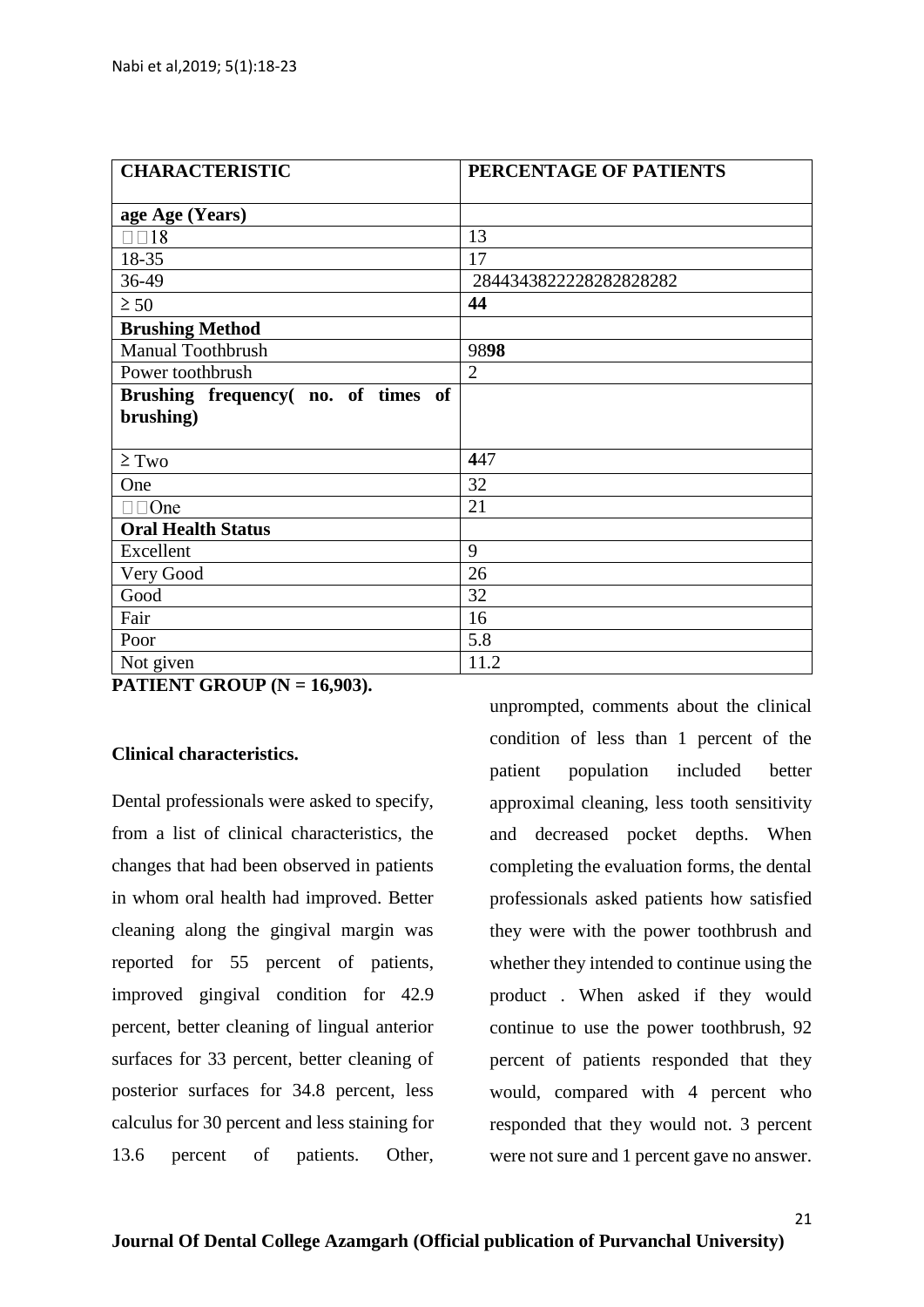#### **DISCUSSION**

In contrast to nearly every other study carried out with power toothbrushes, this investigation was practice-based and involved a large number of patients  $(N =$ 1200). Of these, 1176 used a manual toothbrush and 24 used an alternative power toothbrush. The study involved 4 dental professionals, who monitored the effect of the power toothbrush on their patient's oral hygiene. Because of the number of patients involved, a large amount of data was generated; however, these data were of a subjective nature because it was impossible to calibrate the examiners with respect to scoring specific plaque and gingival indexes. Despite this, we consider the results of the study to be of particular value because they reflect the normal method of oral hygiene appraisal used by dental professionals at recall appointments namely, an overall subjective evaluation of clinical status. Such a study is in agreement with the views of Mjör and Wilson, $8.9$  who commented that observations from the realworld environment of dental practice are important in interpreting research data.

Results from this practice based study showed that 70 percent of patients benefited from switching to the power toothbrush, with dental professionals judging their oral health status to have improved somewhat or considerably compared with their baseline status. This was true despite the fact that approximately three-fourths of the patients had been judged to have good, very good or excellent standards of oral hygiene at the beginning of the study.

The patients themselves endorsed this view, with 80 percent reporting their oral health to be somewhat better or much better than it had been when they were using only a manual toothbrush.

Findings from this practice-based study, appear to confirm the results from controlled clinical studies, which have shown that power toothbrushes,  $1,2,4,5$ including the one evaluated in our study<sup>3,11</sup> are more effective than manual toothbrushes.

Our results show that when dental professionals have direct experience with a power toothbrush, their perception of its value to patients changes. By the end of the study, those favoring power toothbrushes had increased from 32 to 65 percent and those who were undecided had decreased from 47 to 21 percent. Although this study resulted in a change in practice with respect to recommending use of the power toothbrush, it remains to be seen whether the results will help to convince the general population of dental professionals of the benefits of power toothbrushing.

#### **CONCLUSION**